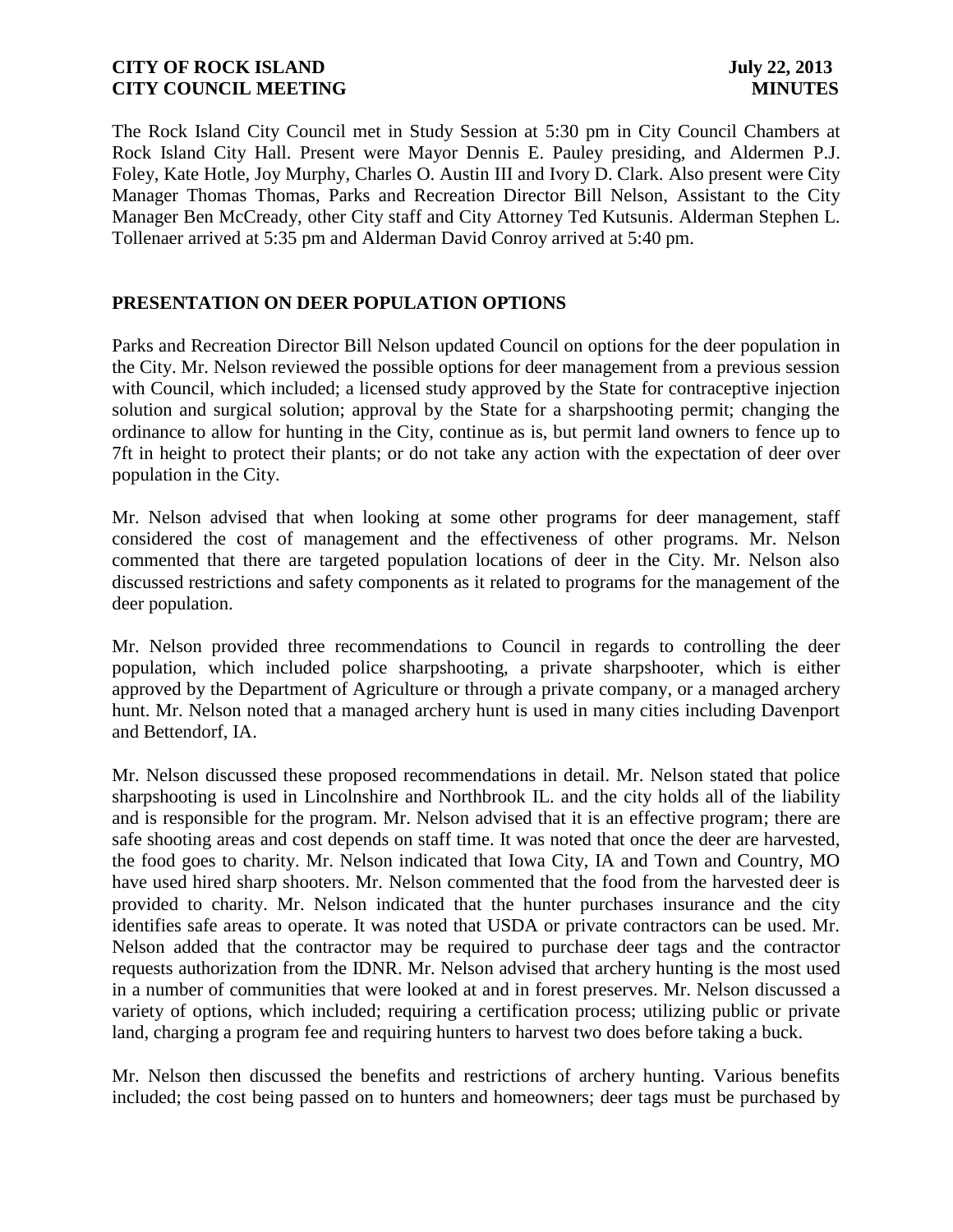hunters; and local control by city ordinance. Various restrictions discussed included; one to three acre blind on private and public land; all shots to be 25 yards or less; no baiting, driving or stalking deer; and limited number of hunters. Mr. Nelson stated that there are negative possibilities of hunting where bad shots require a hunter to track the injured animal and deer can run onto other people's property or deer can flee onto the roads. Mr. Nelson noted that the higher populations of deer are located south of 18<sup>th</sup> Avenue in the City and along valleys and creek ways. Mr. Nelson further discussed location issues as it related to hunting deer on private property and public land. Mr. Nelson also discussed guidelines for hunting and sharpshooting, which included; must be from an approved blind; must pass a proficiency test, must take place during hunting season for hunters; hunters and homeowners must have proof of insurance and hunter must purchase deer tags. Mr. Nelson further discussed the guidelines for hunting and sharpshooting and discussed the monitoring component.

Mr. Nelson and Ben McCready, Assistant to the City Manager discussed the negative components of chemical and surgical injections for deer population control.

Mr. Nelson discussed ordinance changes if it is decided to do hunting in the City. Various ordinance changes would include; allow hunting; archery only; requirements for insurance; and agreement from neighbors to obtain three contiguous acres. Mr. Nelson further discussed ordinance changes. Mr. Nelson also discussed potential costs as it related to deer hunting.

Mr. Nelson discussed the differences between sharpshooting and archery. Council discussed other cities' ordinances as it related to deer population control. Council also discussed monitoring and regulations as it related to the deer issue.

After more discussion, it was a consensus among Council that something needs to be done in regards to the deer issue. Council inquired upon Mr. Nelson to gather more information in regards to other cities' ordinances concerning deer population management programs and information on costs including police sharpshooting.

At this time, citizens stepped forward to speak on the deer population issue.

Mr. Bob Motz of 2535 River Heights Drive stepped forward. Mr. Motz stated that he has talked to biologists, and the deer in Rock Island are healthy and not diseased. Mr. Motz advised that killing the deer would not mean putting them out of their misery for starving to death; it would not mean disease would have to be eliminated. Mr. Motz stated that Lyme disease is mainly carried by mice and not deer. Mr. Motz commented that at a past informational meeting, he was told by Police that there has not been a spike in deer/vehicle collisions. Mr. Motz commented that deer are not the only animals that eat plants. Mr. Motz had concerns about costs as it related to Mr. Nelson's presentation in regards to the aerial survey. Mr. Motz stated that he has six acres and doesn't want hunting on his land and his neighbors do not want hunting on their land. Mr. Motz had concerns about poachers. Mr. Motz thanked Council for the time given to this issue.

Ms. Sue McDevitt of 2940 17<sup>th</sup> Street stepped forward. Ms. McDevitt commented that she is part of a group called the Citizens for Managing the Deer Population in Rock Island. Ms. McDevitt stated that her group has spent a lot of time calling the Police, coming to the City Council and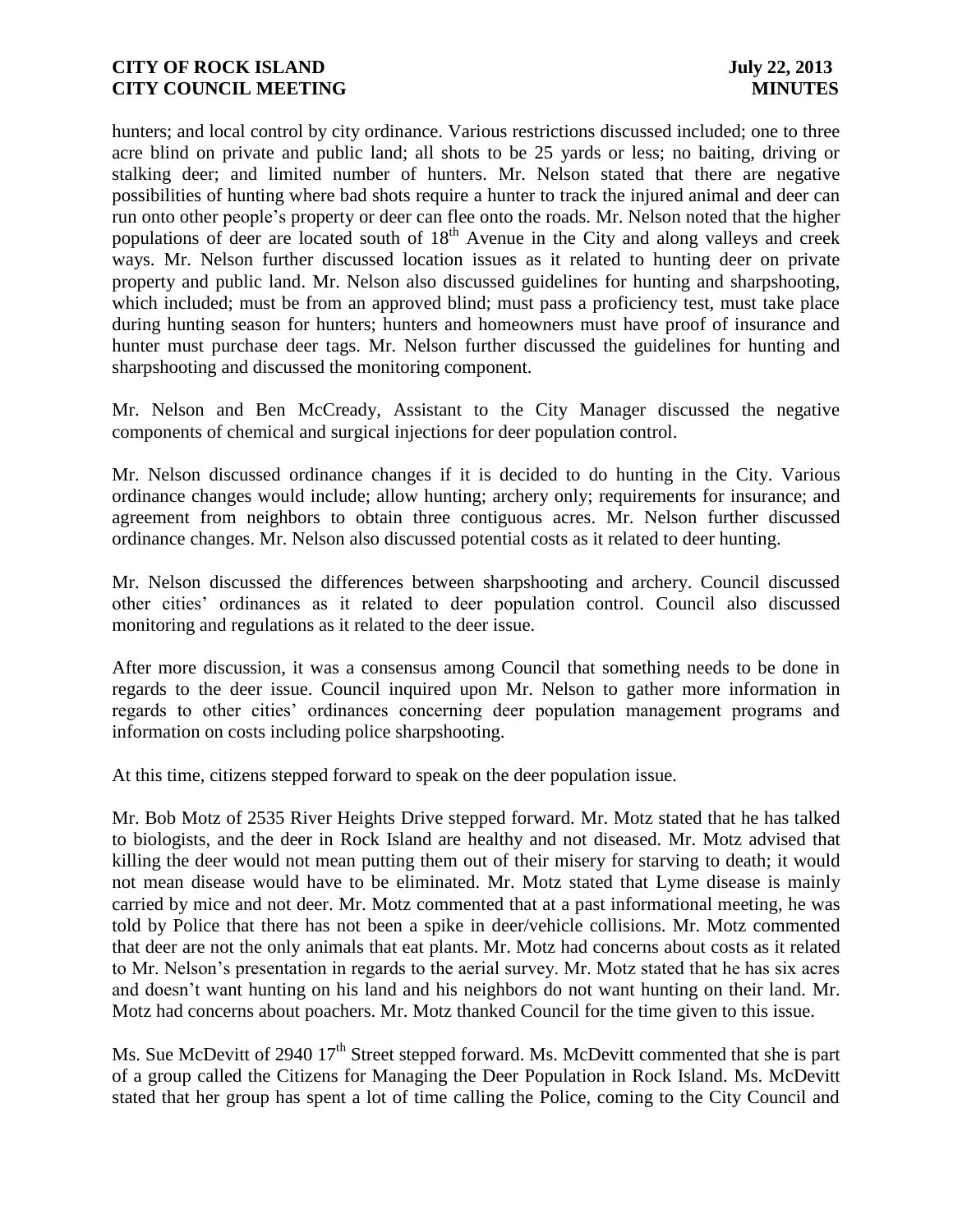calling the IDNR. Ms. McDevitt stated that her group had signed a petition in the past asking the City Council to do something about the deer problem. Ms. McDevitt added that the group had also held an informational meeting at the Library about this problem. Ms. McDevitt commented that most of the people that attended that meeting were in favor of having something done in the City to reduce the number of deer. Ms. McDevitt stated that she is thankful that Council is looking into the deer issue. Ms. McDevitt indicated that she would be grateful for any program that Council could come up with to substantially lower the number of deer.

Mr. Bruce Peterson who has a dental office at 2917  $17<sup>th</sup>$  Street stepped forward. Mr. Peterson thanked the Mayor and Council for taking time to study this issue. Mr. Peterson stated that he was in favor of some type of control of the deer population. Mr. Peterson commented that a few years ago, he won the Rock Island Clean and Beautiful award for doing the right-of-way at  $17<sup>th</sup>$ Street. Mr. Peterson added that he participated in the City's 50/50 program and noted that several thousand dollars of shrubbery and greenery was put in. Mr. Peterson stated that one month after he received the Rock Island Clean and Beautiful award, the deer came in and munched all of the hostas and then they were gone. Mr. Peterson stated that it is an effort to keep the deer away.

Ms. Sheila Guse of 4010 29<sup>th</sup> Avenue stepped forward. Ms. Guse stated that she lives in an area where there is five times more deer than what should be there. Ms. Guse commented that she was very concerned about this issue and has no problem with using archery. Ms. Guse added that she has nothing in her garden because of the deer. Ms. Guse encouraged Council to do something about the deer problem.

Mr. John Farrell of 2555  $37<sup>th</sup>$  Avenue stepped forward. Mr. Farrell stated that there is a large wooded area behind his house and he has numerous deer. Mr. Farrell stated that for a number of years, he has tried to grow tomatoes and has a four foot fence; once the tomatoes grow above the fence, they are eaten by the deer. Mr. Farrell commented that deer are a nuisance; they run out in front of cars. Mr. Farrell added that this is a terrible problem and commented that he would like to have something done about this deer problem. Mr. Farrell noted that he was glad that Council was taking this issue under consideration. Mr. Farrell concluded that there is one aspect of archery that has not been discussed, which is that archery is silent as opposed to other methods. Mr. Farrell hoped Council would consider archery.

Ms. Jean Held of 931 20<sup>th</sup> Street stepped forward. Ms. Held stated that she loved animals and added that if there is a problem with the deer then something needs to be done. Ms. Held commented that their habitat has been destroyed and there needs to be a way to accommodate the deer such as tranquilizing them and moving them to other places.

Evie White of 4004  $17<sup>th</sup>$  Street stepped forward. Ms. White stated that they bought their property because of the wildlife that they would be able to enjoy. Ms. White commented that she does have deer in her backyard and cannot imagine why anyone would want to kill Bambi when a few people are having problems with plants. Ms. White advised that she has gardens and she does not plant hostas. Ms. White further stated that she finds it to be a cruel act that somebody wants to kill magnificent animals (deer).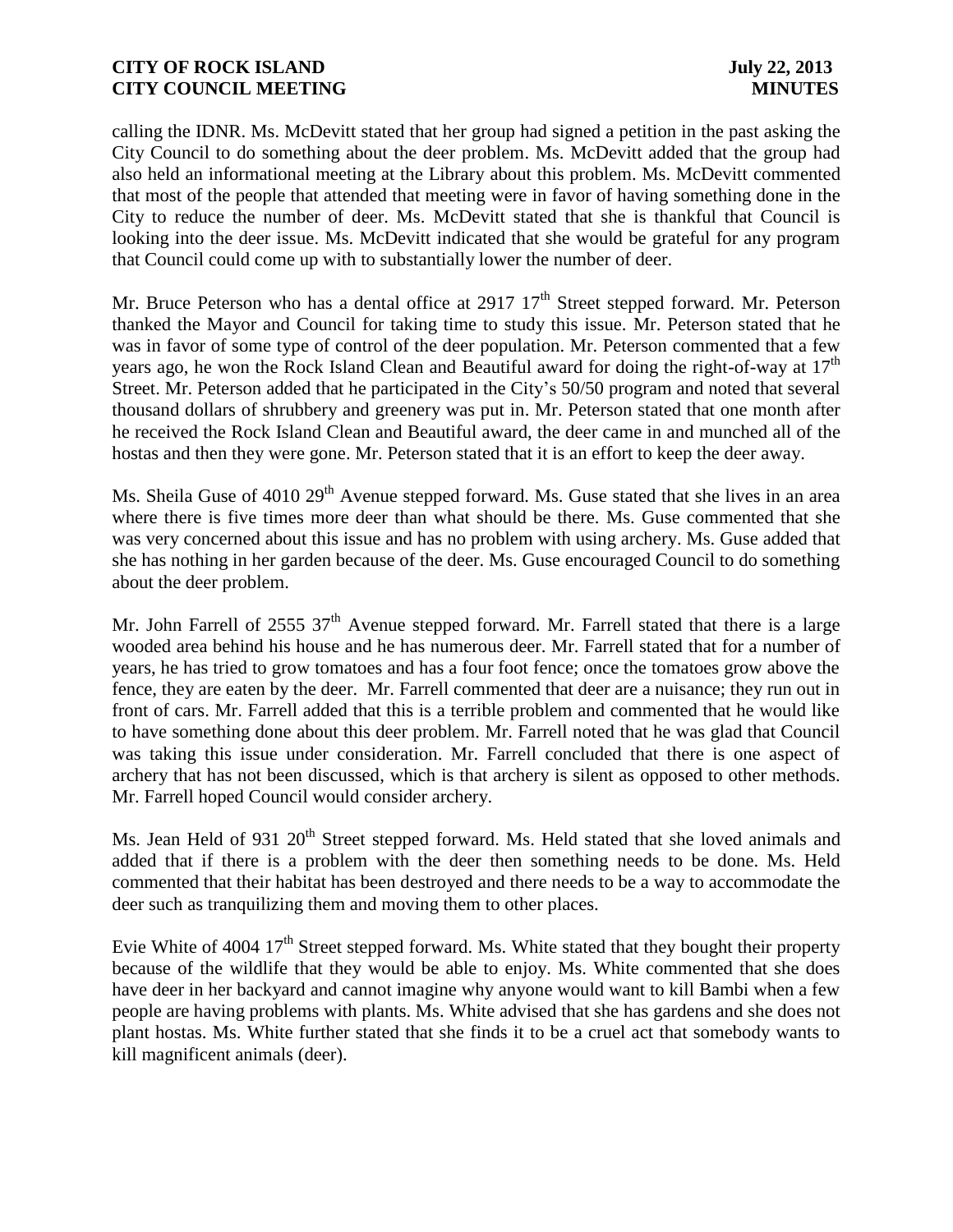# **ADJOURNMENT**

A motion made by Alderman Murphy and seconded by Alderman Foley to adjourn the meeting carried by the following Aye and No vote. Those voting Aye being; Alderman Foley, Alderman Tollenaer, Alderman Hotle, Alderman Murphy, Alderman Austin, Alderman Clark and Alderman Conroy; those voting No, none. The meeting was adjourned at 6:33 pm.

> \_\_\_\_\_\_\_\_\_\_\_\_\_\_\_\_\_\_\_\_\_\_\_\_\_\_\_\_\_\_ Aleisha L. Patchin, City Clerk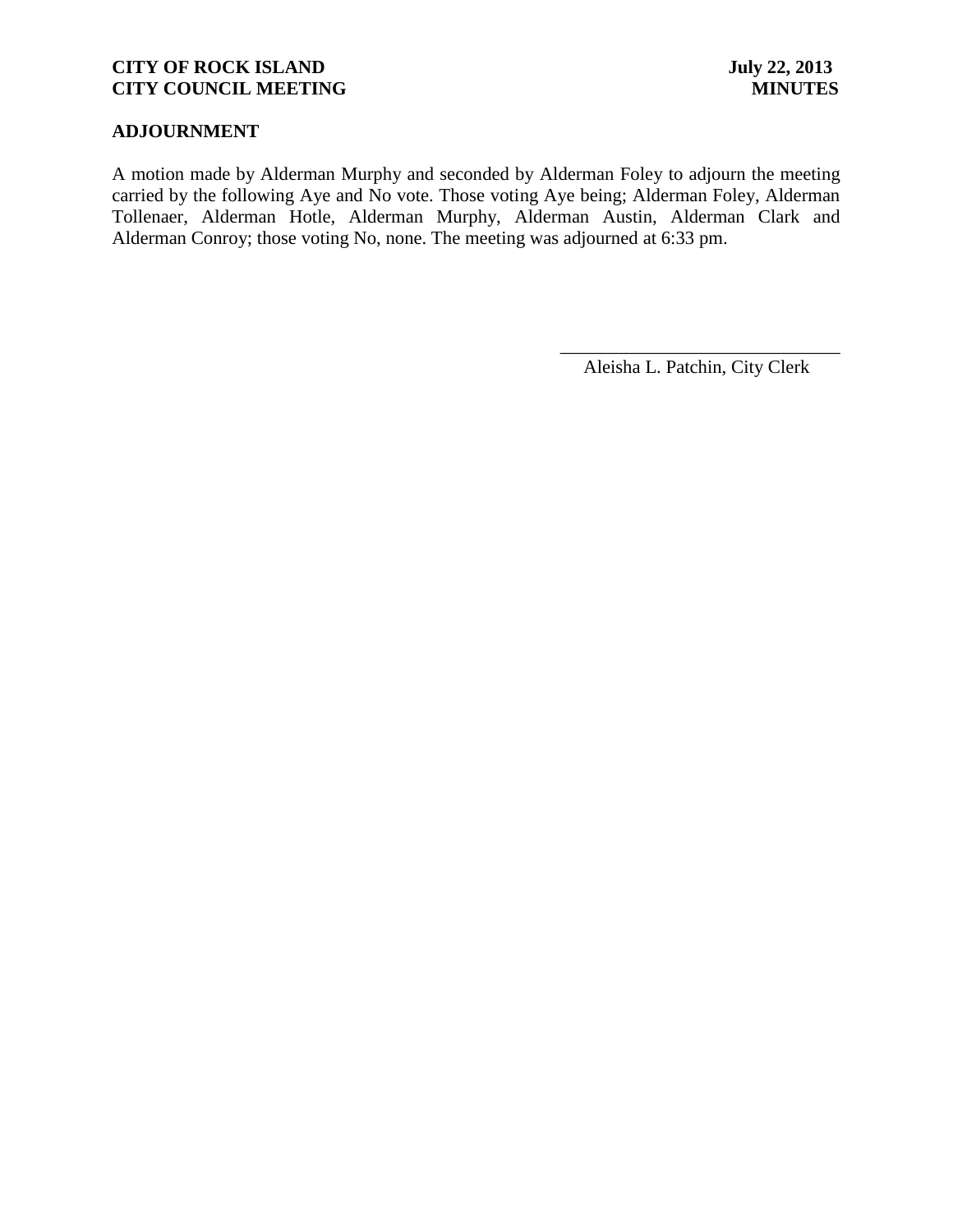Rock Island City Council met in regular session at 6:45 pm in Council Chambers of Rock Island City Hall. Present were Mayor Dennis E. Pauley presiding, and Aldermen P.J. Foley, Stephen L. Tollenaer, Kate Hotle, Joy Murphy, Charles O. Austin III, Ivory D. Clark and David Conroy. Also present were City Manager Thomas Thomas and City Attorney Ted Kutsunis.

#### Introductory Proceedings

Mayor Pauley called the meeting to order and representatives of the Vietnam Veterans of America, Chapter 299 presented the Colors and Mayor Pauley led in the Pledge of Allegiance. Alderman Hotle gave the Invocation.

# Agenda Item #5 **Minutes of the meeting of July 8, 2013.**

A motion was made by Alderman Foley and seconded by Alderman Hotle to approve the minutes of the meeting of July 8, 2013 as printed. The motion carried by the following Aye and No vote; those voting Aye being; Alderman Foley, Alderman Tollenaer, Alderman Hotle, Alderman Murphy, Alderman Austin, Alderman Clark and Alderman Conroy; those voting No, none.

# Agenda Item #6 **Proclamation declaring Monday, July 22, 2013 as Vietnam Veterans of America Chapter 299 Day.**

Mayor Pauley read the proclamation.

#### Agenda Item #7

# **Presentation of the Mayor's Civic Service Award to Vietnam Veterans of America Chapter 299.**

Mayor Pauley stated that the Vietnam Veterans of America, Chapter 299 is a fantastic and outstanding organization. Mayor Pauley added that they are always willing to help out. At this time, Mayor Pauley presented the Mayor's Civic Service Award to the Vietnam Veterans of America, Chapter 299.

Dan Carothers, current President of Chapter 299 accepted the award. Mr. Carothers thanked the Mayor and Council for this public acknowledgement.

#### Agenda Item #8

# **A Special Ordinance authorizing acquisition of property near 78th Avenue West and Andalusia Road from LSW Investments in the amount of \$41,879.80.**

A motion was made by Alderman Conroy and seconded by Alderman Foley to consider, suspend the rules and pass the ordinance. The motion carried by the following Aye and No vote; those voting Aye being; Alderman Foley, Alderman Tollenaer, Alderman Hotle, Alderman Murphy, Alderman Austin, Alderman Clark and Alderman Conroy; those voting No, none.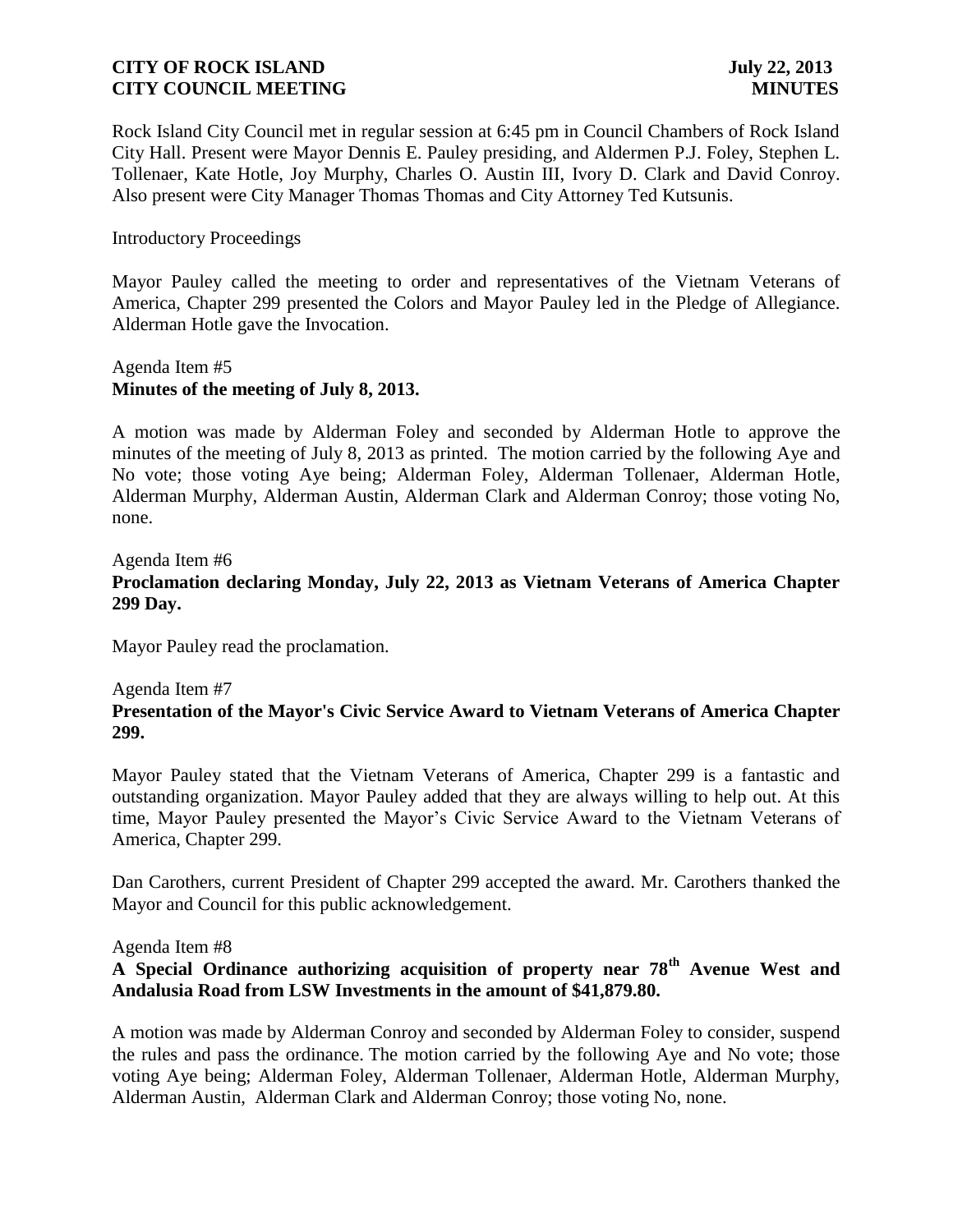#### Agenda Item #9

# **A Special Ordinance providing for the donation of City owned property at 501-531 11th Street to Illinois/Iowa Independent Living Center.**

It was moved by Alderman Hotle and seconded by Alderman Foley to consider, suspend the rules and pass the ordinance. The motion carried by the following Aye and No vote; those voting Aye being; Alderman Foley, Alderman Tollenaer, Alderman Hotle, Alderman Murphy, Alderman Austin, Alderman Clark and Alderman Conroy; those voting No, none.

# Agenda Item #10 **A Special Ordinance providing for the donation of property at 1220 6th Avenue from the estate of Eddie B. Scott Sr.**

Mayor Pauley stated that Item #10 has been pulled from the Agenda.

### Agenda Item #11 **CLAIMS**

It was moved by Alderman Austin and seconded by Alderman Murphy to accept the following reports and authorize payments as recommended. The motion carried by the following Aye and No vote; those voting Aye being; Alderman Foley, Alderman Tollenaer, Alderman Hotle, Alderman Murphy, Alderman Austin, Alderman Clark and Alderman Conroy; those voting No, none.

> a. Report from the Human Resources Department regarding payment in the amount of \$11,075.56 to Ultra Clean for restoration services provided to Jackson Square.

> b. Report from the Public Works Department regarding payment in the amount of \$10,963.00 to JC Cross Company for the repair and return of one Spencer aeration tank blower for the Southwest Wastewater Treatment Plant.

> c. Report from the Public Works Department regarding payment #21 in the amount of \$2,952,526.77 to Civil Constructors, Inc. for services provided for the Wet Weather Treatment System project.

> d. Report from the Public Works Department regarding payment #1 and final in the amount of \$102,569.17 to Langman Construction, Inc. for services provided for the 2013 Catch Basin and Manhole Program projects.

> e. Report from the Public Works Department regarding payment #1 and final in the amount of \$76,996.40 to New Coat Sealing and Paving for services provided for the 2013 Street Joint and Crack Sealing Program project.

> f. Report from the Public Works Department regarding payment #1 in the amount of \$28,638.00 to A.J. Excavating for services provided for the  $3<sup>rd</sup>$  Avenue Reconstruction:  $24<sup>th</sup>$  Street to  $25<sup>th</sup>$  Street project.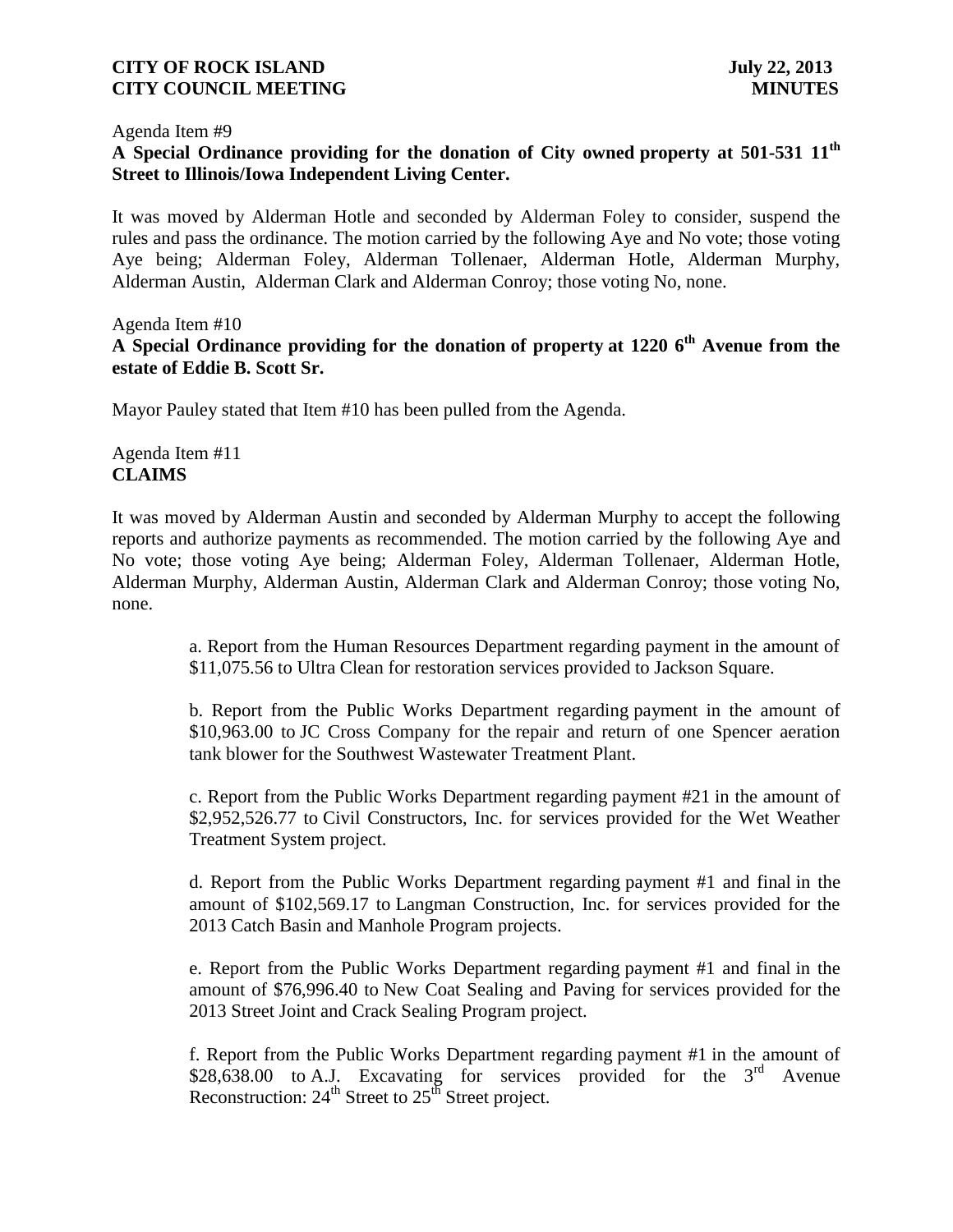g. Report from the Public Works Department regarding payment #1 in the amount of \$152,428.73 to General Asphalt Construction Company for services provided for the 2013 Asphalt Street Milling and Patching Program project.

h. Report from the Public Works Department regarding payment #1 in the amount of \$9,426.58 to Greenspace Associates for services provided for the 2013 Sod Replacement Program project.

#### Agenda Item #12

### **Claims for the weeks of July 5 through July 11 in the amount of \$1,115,570.36 and July 12 through July 18 in the amount of \$575,916.36.**

 Alderman Murphy moved and Alderman Foley seconded to allow the claims. The motion carried by the following Aye and No vote; those voting Aye being; Alderman Foley, Alderman Tollenaer, Alderman Hotle, Alderman Murphy, Alderman Austin, Alderman Clark and Alderman Conroy; those voting No, none.

# Agenda Item #13 **Payroll for the weeks of June 24 through July 7 in the amount of \$1,380,188.03.**

It was moved by Alderman Conroy and seconded by Alderman Hotle to allow the payroll. The motion carried by the following Aye and No vote; those voting Aye being; Alderman Foley, Alderman Tollenaer, Alderman Hotle, Alderman Murphy, Alderman Austin, Alderman Clark and Alderman Conroy; those voting No, none.

#### Agenda Item #14

### **Report from the Public Works Department regarding bids for the 2013 Storm Sewer Outfall Program, recommending the bid be awarded to Legacy Corporation in the amount of \$72,380.00.**

Alderman Foley moved and Alderman Murphy seconded to award the bid as recommended and authorize the City Manager to execute the contract documents. The motion carried by the following Aye and No vote; those voting Aye being; Alderman Foley, Alderman Tollenaer, Alderman Hotle, Alderman Murphy, Alderman Austin, Alderman Clark and Alderman Conroy; those voting No, none.

#### Agenda Item #15

**Report from the Community and Economic Development Department regarding request for proposals for professional consulting services for the preparation of the City's Comprehensive Plan, recommending Vandewalle & Associates in an amount not to exceed \$70,000.00**.

It was moved by Alderman Murphy and seconded by Alderman Tollenaer to approve Vadewalle & Associates as recommended and authorize the City Manager to execute the contract documents.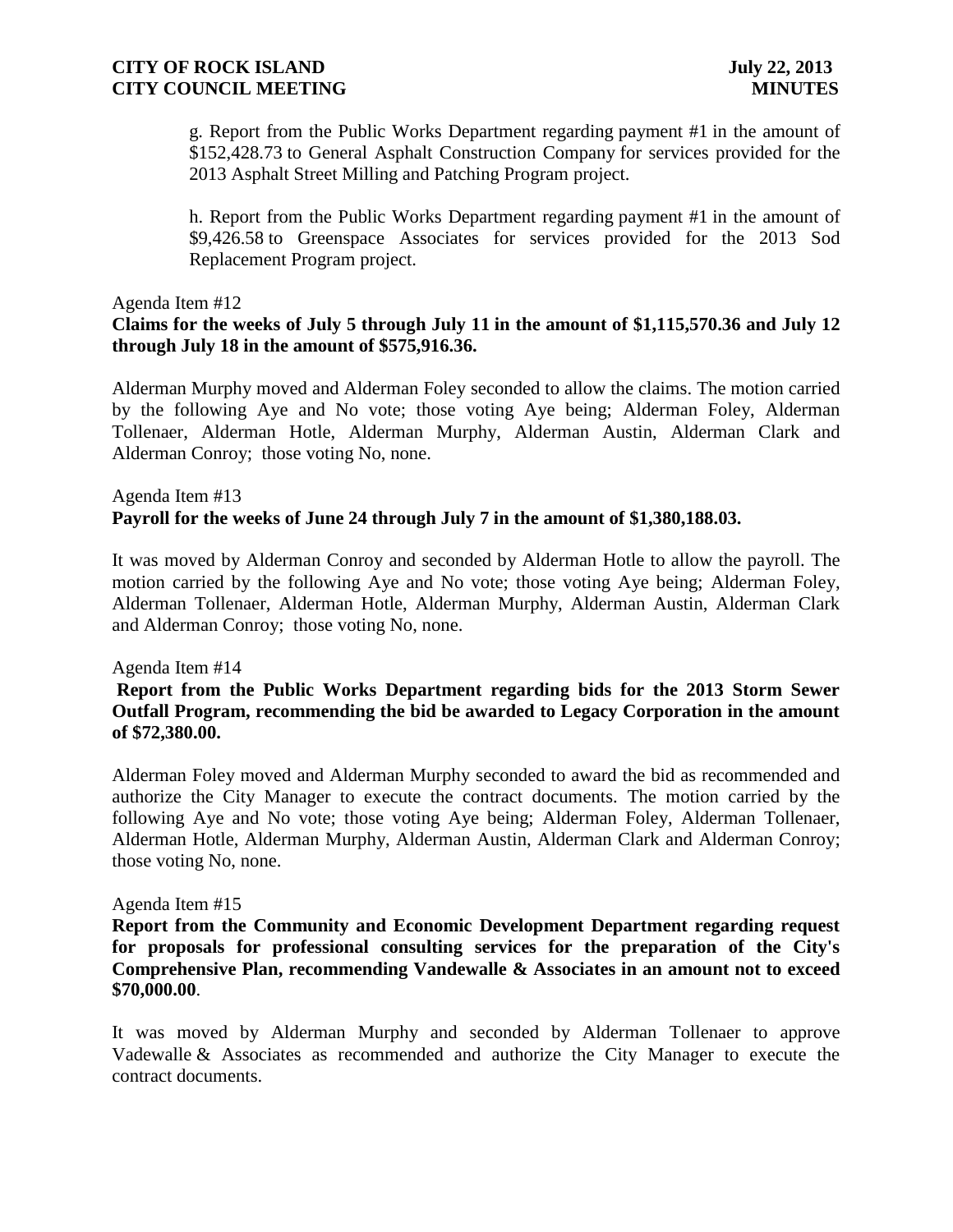Discussion followed. Alderman Conroy inquired for an update on what this item entails.

Community and Economic Development Director Jeff Eder stated that the City received a grant for comprehensive planning from the State for \$100,000.00. Mr. Eder added that staff went out for Request for Proposal services to help complete the Comprehensive Plan and this item is for the consultant services. Council and Mr. Eder further discussed this item.

After discussion, the motion carried by the following Aye and No vote; those voting Aye being; Alderman Foley, Alderman Tollenaer, Alderman Hotle, Alderman Murphy, Alderman Austin, Alderman Clark and Alderman Conroy; those voting No, none.

#### Agenda Item #16

# **Report from the Community and Economic Development Department regarding an agreement with the Moose Lodge for the purchase of a portion of their property in the amount of \$100,000.00.**

Alderman Murphy moved and Alderman Hotle seconded to approve the purchase agreement as recommended, authorize the City Manager to execute the contract documents and refer to the City Attorney for an ordinance. The motion carried by the following Aye and No vote; those voting Aye being; Alderman Foley, Alderman Tollenaer, Alderman Hotle, Alderman Murphy, Alderman Austin, Alderman Clark and Alderman Conroy; those voting No, none.

#### Agenda Item #17

# **Report from the Community and Economic Development Department regarding an agreement with Friendship Manor for the development of 13 new senior housing units.**

It was moved by Alderman Foley and seconded by Alderman Conroy to approve the agreement as recommended and authorize the City Manager to execute the contract documents with minor modifications to the contract language to be agreed upon by the parties and their respective council. The motion carried by the following Aye and No vote; those voting Aye being; Alderman Foley, Alderman Tollenaer, Alderman Hotle, Alderman Murphy, Alderman Austin, Alderman Clark and Alderman Conroy; those voting No, none.

#### Agenda Item #18

**Report from the Community and Economic Development Department regarding a request from Bob Buker for approval of a final site plan and plat for the third addition of the 14 acre Beaver Properties PUD (planned unit development) as proposed and located at approximately 3200 Blackhawk Road.**

Alderman Hotle moved and Alderman Tollenaer seconded to approve the request as recommended.

Comments followed. Alderman Conroy stated that this is exciting for the City to see more housing in that area.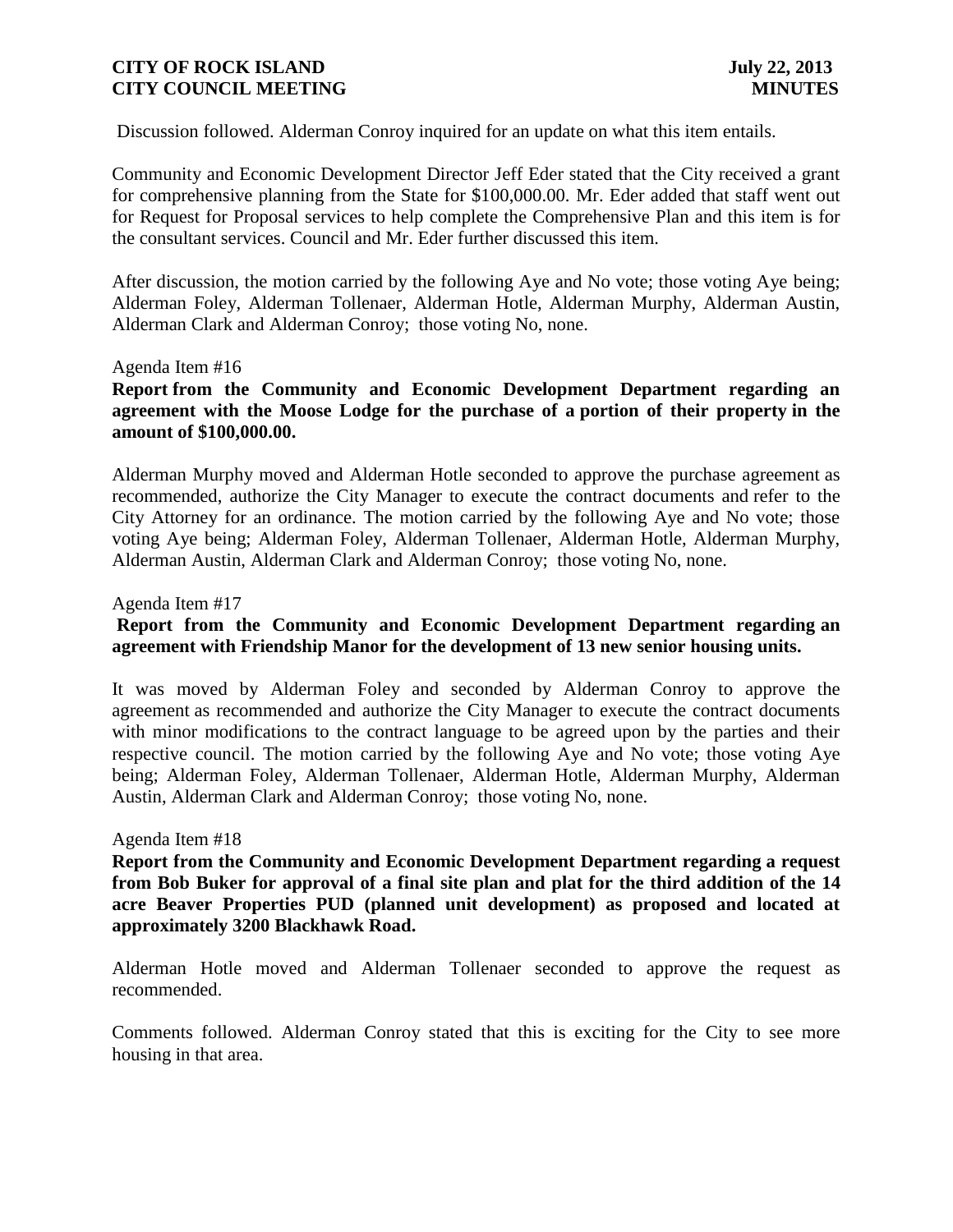Alderman Foley commented that with the Friendship Manor item that was just voted on and this project; all of these are exciting things with this momentum of economic development. Alderman Foley thanked the staff, Mayor and Council for working so hard and making these priorities as the City moves towards a new Rock Island.

After comments, the motion carried by the following Aye and No vote; those voting Aye being; Alderman Foley, Alderman Tollenaer, Alderman Hotle, Alderman Murphy, Alderman Austin, Alderman Clark and Alderman Conroy; those voting No, none.

#### Agenda Item #19

**Report from the Traffic Engineering Committee regarding a neighborhood petition from Jeff Umlandt to establish residential parking (Type A) on 15th Street between 15th and 16th Avenue.** 

**Note: Agenda Item # 19 was deferred from the July 8th Council meeting.**

It was moved by Alderman Clark to establish residential parking (Type A) on  $15<sup>th</sup>$  Street between 15<sup>th</sup> and 16<sup>th</sup> Avenue and refer to the City Attorney for an ordinance; Alderman Tollenaer seconded the motion.

Discussion followed. Alderman Hotle inquired as to whether the hold up was due to not obtaining the signatures.

Alderman Clark stated yes, but an effort was made on three occasions to go to other people on the block and obtain signatures. Alderman Clark added that he and another resident tried twice. Alderman Clark indicated that most of the people on the block are in favor of establishing the parking.

After discussion, the motion carried by the following Aye and No vote; those voting Aye being; Alderman Foley, Alderman Tollenaer, Alderman Hotle, Alderman Murphy, Alderman Austin, Alderman Clark and Alderman Conroy; those voting No, none.

#### Agenda Item #20

**Report from the Traffic Engineering Committee regarding a request from Fire Chief James Fobert to ban parking on the east side of 35<sup>th</sup> Street between 12<sup>th</sup> to 14<sup>th</sup> Avenues because it is difficult for emergency vehicles to respond in this area with parking allowed on both sides of the street**.

Alderman Hotle moved and Alderman Murphy seconded to ban parking on the west side of 35<sup>th</sup> Street between  $12<sup>th</sup>$  to  $14<sup>th</sup>$  Avenues and refer to the City Attorney for an ordinance.

Discussion Followed. Alderman Austin indicated that the report states to ban parking on the east side of 35<sup>th</sup> Street, but the motion states to ban parking on the west side of 35<sup>th</sup> Street.

Public Works Director Randy Tweet advised that the residents that live on the west side of that street have driveways and their garbage pick-up is also on the west side of the street. Mr. Tweet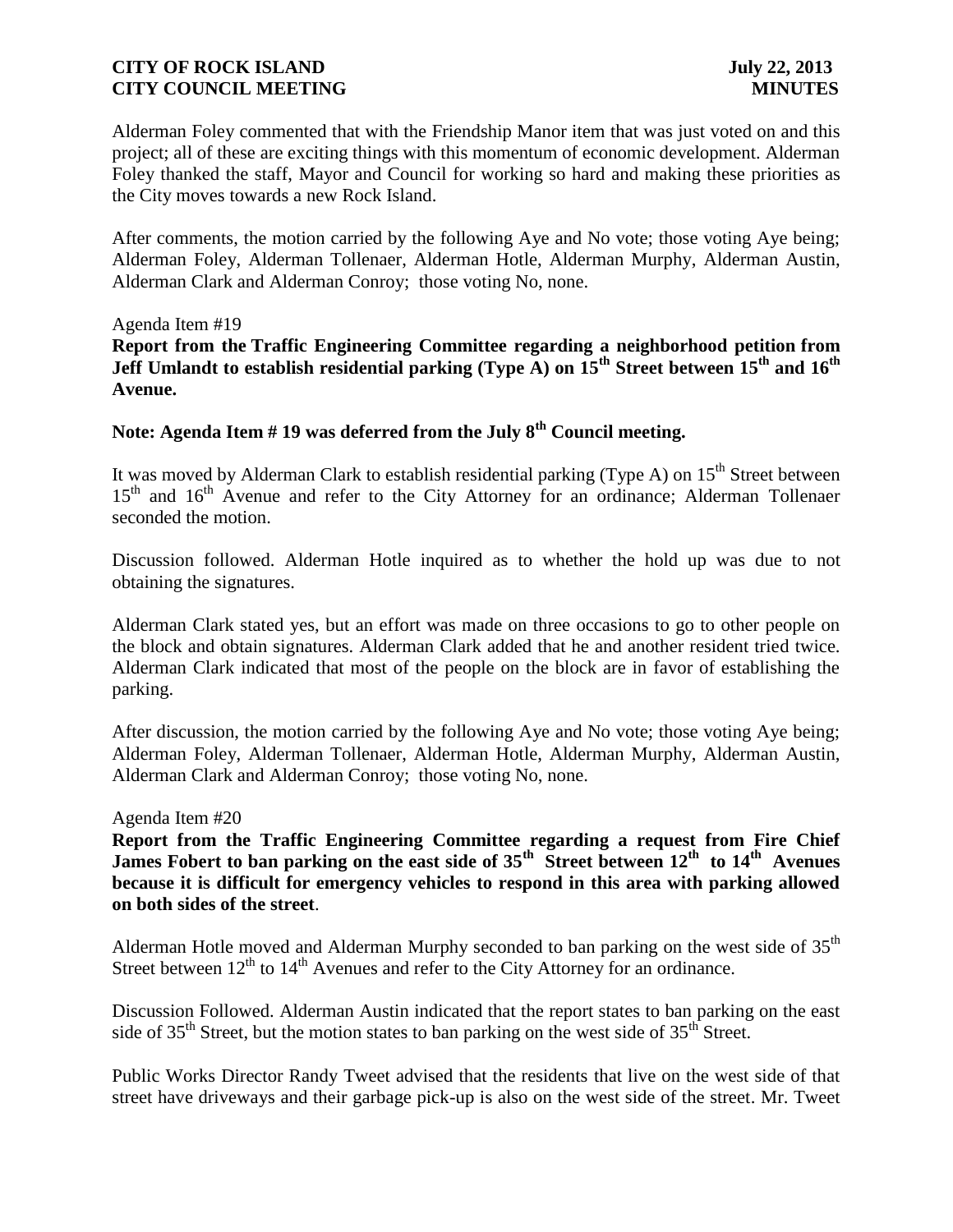added that it makes sense to ban parking on the west side of the street because there is available parking on the east side of the street.

Mr. Frank Nelson of 1214 35<sup>th</sup> Street stepped forward. Mr. Nelson stated that he lives on the west side of 35<sup>th</sup> Street and supports the ban on parking for the west side of 35<sup>th</sup> Street. Mr. Nelson indicated that the snow plows can't come down that street because the plows do not fit. Mr. Nelson offered that it really wasn't a problem until the college put up dormitories behind his home. Mr. Nelson added that he would like to see the college provide more off street parking for their tenants. Mr. Nelson further discussed this issue.

Alderman Foley discussed the parking issue and stated that it is a constant problem.

Alderman Murphy stated that she had a conversation with Augustana College within the last year due to neighborhood complaints. Alderman Murphy stated that she was told that students are required to pay to park in the driveway of the house where they are living. Alderman Murphy stated that Augustana said no. Alderman Murphy advised that she is constantly hearing from the residents in the neighborhood that the students are parking on the street; there is no one parking in the driveway because they don't want to pay the \$500.00. Alderman Murphy inquired upon staff to get a definitive opinion from Augustana College on this issue. Council further discussed this issue.

After discussion, the motion carried by the following Aye and No vote; those voting Aye being; Alderman Foley, Alderman Tollenaer, Alderman Hotle, Alderman Murphy, Alderman Austin, Alderman Clark and Alderman Conroy; those voting No, none.

#### Agenda Item #21

 **Report from the Traffic Engineering Committee regarding a request from Don Krueger, MetroLink Risk Manager for City ordinance (section 9-42) control of the STS Paratransit Facility Lot at 2103 5th Avenue.** 

 It was moved by Alderman Murphy and seconded by Alderman Foley to approve the request as recommended and refer to the City Attorney for an ordinance. The motion carried by the following Aye and No vote; those voting Aye being; Alderman Foley, Alderman Tollenaer, Alderman Hotle, Alderman Murphy, Alderman Austin, Alderman Clark and Alderman Conroy; those voting No, none.

#### Agenda Item #22

### **Report from the Mayor regarding appointments and reappointments to the Citizen's Advisory Committee.**

Alderman Murphy moved and Alderman Clark seconded to approve the appointments and reappointments as recommended. The motion carried by the following Aye and No vote; those voting Aye being; Alderman Foley, Alderman Tollenaer, Alderman Hotle, Alderman Murphy, Alderman Austin, Alderman Clark and Alderman Conroy; those voting No, none.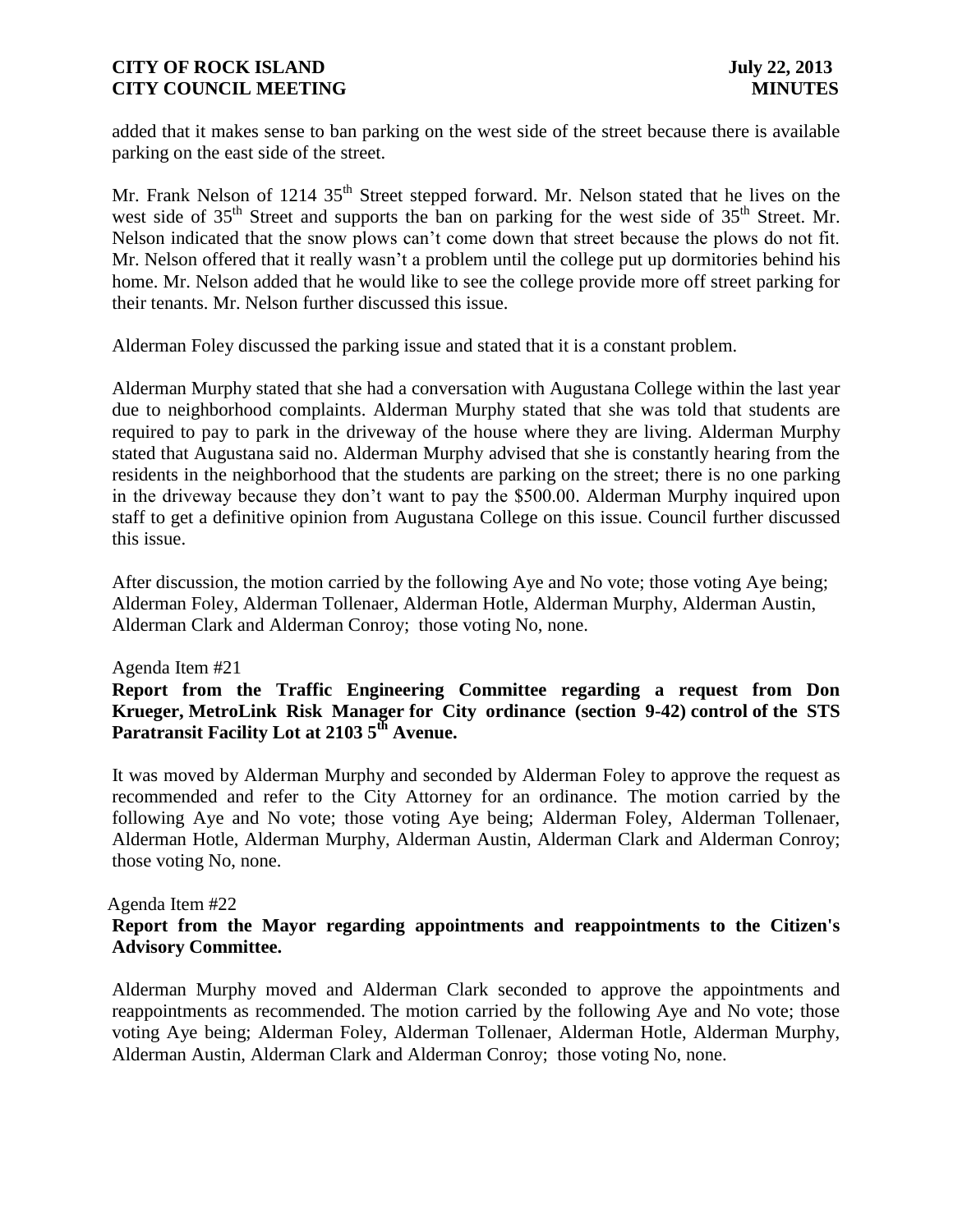Pamela Galvin, Kristin Heck and Corey Ellis were appointed to the Citizen's Advisory Committee for three year terms expiring on September 30, 2015.

Jean McAdam, Jerry Wolking and Lee Strohbehn were reappointed to the Citizen's Advisory Committee for three year terms expiring on September 30, 2015.

#### Agenda Item #23

**Report from the City Clerk regarding a request from the Greater Antioch Church for a Street Closing at 10th Avenue between 14th Street and 14th ½ Street including the alleys between the parking lot and in back of the church, and a Sound Amplification permit for Friday, August 2, 2013 from 5:00 pm to 8:00 pm.**

It was moved by Alderman Clark and seconded by Alderman Foley to approve the requests as recommended. The motion carried by the following Aye and No vote; those voting Aye being; Alderman Foley, Alderman Tollenaer, Alderman Hotle, Alderman Murphy, Alderman Austin, Alderman Clark and Alderman Conroy; those voting No, none.

#### Agenda Item #24

**Report from the City Clerk regarding a request from Octavia Mathew for a Sound Amplification permit for Saturday, August 3, 2013 from 5:00 pm to 8:00 pm for a wedding reception at 510 20th Avenue**.

Alderman Hotle moved and Alderman Foley seconded to approve the sound amplification permit as recommended. The motion carried by the following Aye and No vote; those voting Aye being; Alderman Foley, Alderman Tollenaer, Alderman Hotle, Alderman Murphy, Alderman Austin, Alderman Clark and Alderman Conroy; those voting No, none.

#### Agenda Item #25

**Report from the City Clerk regarding a Plaza activity event application from Steve's Old Time Tap to host an Irish Family Festival on Saturday, August 17, 2013 from noon to 10:00 pm.**

It was moved by Alderman Conroy and seconded by Alderman Foley to approve the event as recommended, subject to complying with all Plaza and liquor license regulations and waive all fees for the event but not to include the Police Officer fees.

Discussion followed. Mr. Frank Coyle stepped forward. Mr. Coyle thanked the Mayor and Council for acknowledgment of the Vietnam Veterans of America, Chapter 299.

Mr. Coyle also invited everyone to the Irish Family Festival.

After more discussion, the motion carried by the following Aye and No vote; those voting Aye being; Alderman Foley, Alderman Tollenaer, Alderman Hotle, Alderman Murphy, Alderman Austin, Alderman Clark and Alderman Conroy; those voting No, none.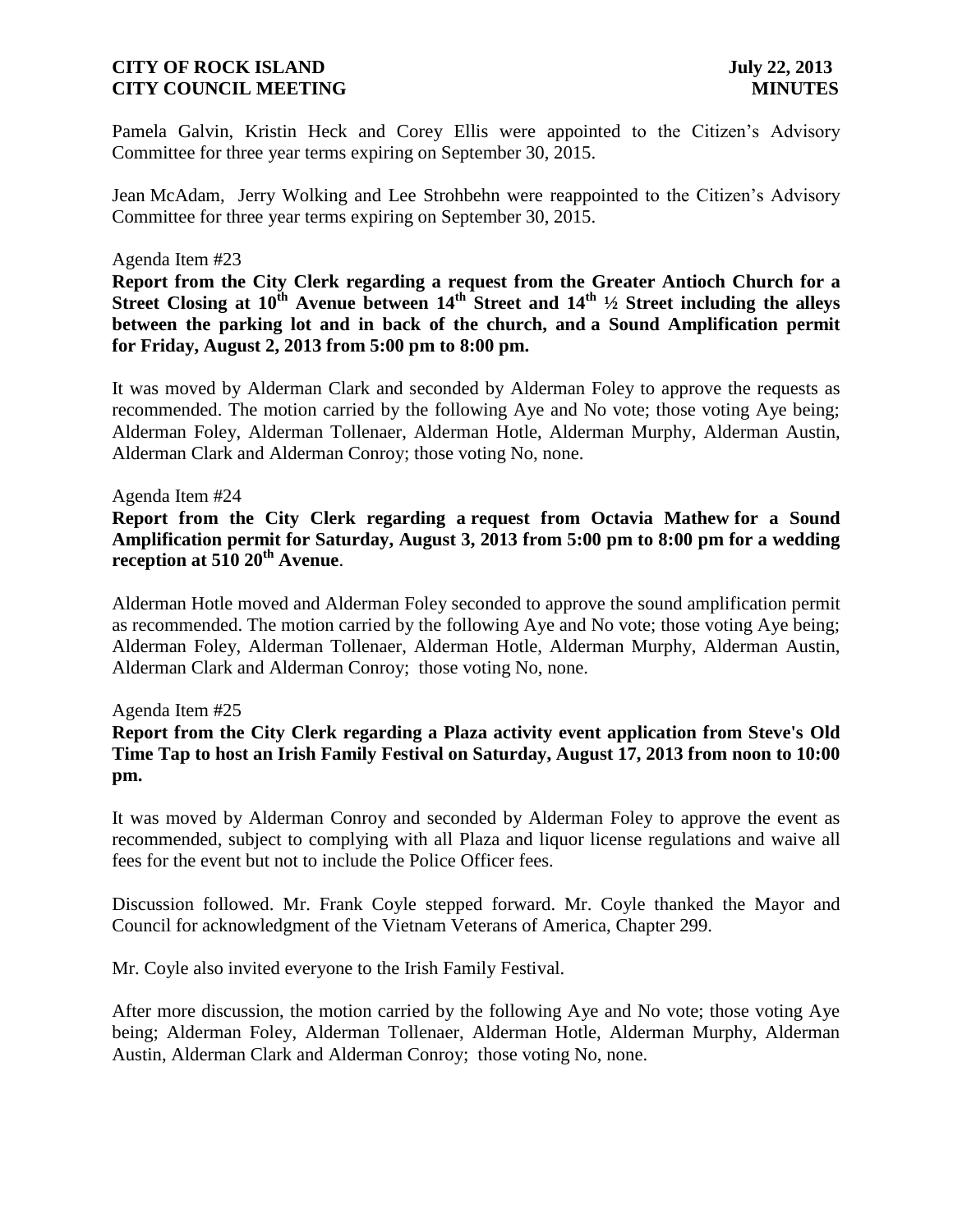Agenda Item #26

# **Report from the City Clerk regarding a modification to a Plaza event application from the Daiquiri Factory, recommending revising the original scheduled date of Saturday, August 31st to Sunday, August 25th for the 9th Annual Labor Day Ride**.

Alderman Hotle moved and Alderman Foley seconded to approve the modification as recommended, subject to complying with all Plaza and liquor licenses regulations. The motion carried by the following Aye and No vote; those voting Aye being; Alderman Foley, Alderman Tollenaer, Alderman Hotle, Alderman Murphy, Alderman Austin, Alderman Clark and Alderman Conroy; those voting No, none.

Agenda Item #27 **Other Business.**

The two individuals that signed up to address Council to speak on a topic had already left the meeting.

Mayor Pauley inquired upon Martin Luther King Center Director Rev. Dwight Ford to step forward.

Mayor Pauley stated that several weeks ago, he had the opportunity to participate in a celebrity showmanship contest at the Rock Island County Fair. Mayor Pauley added that he was given a short course on how to show a pig. It was noted that Mayor Pauley made it into the finals of this competition and received a check for the City's favorite charity. Mayor Pauley then presented a \$100.00 check to Rev. Dwight Ford for the Martin Luther King Center.

Rev. Ford thanked the Mayor for the contribution and stated that this donation will help to provide service and enhance the lives of so many people that depend on the Martin Luther King Center every day.

Alderman Clark stated that a strong leader in the community was lost recently; his name was Lance Chaney. Alderman Clark added that he had moved to Florida, but was influential in this community. Alderman Clark stated that prayers go out to his family.

Alderman Hotle stated that there are many boards and commissions throughout the City, and it is a great way to get involved with the community. Alderman Hotle stated that a wide variety of topics are covered under these board and commissions. Alderman Hotle encouraged people that are interested to call their Alderman, or the department that heads up the committee, or send a letter of interest to your Alderman or the Mayor. Alderman Hotle indicated that she would like to see new people get involved with the City.

Alderman Murphy stated that when Council was discussing the consultant earlier in regards to the Comprehensive Plan, it was noted that the Planning Commission will take the lead on this item and it is going to start in August. Alderman Murphy stated that there is one meeting before that and there are three expiring terms. Alderman Murphy hoped that at the next meeting this could be updated with either new people or reappointments.